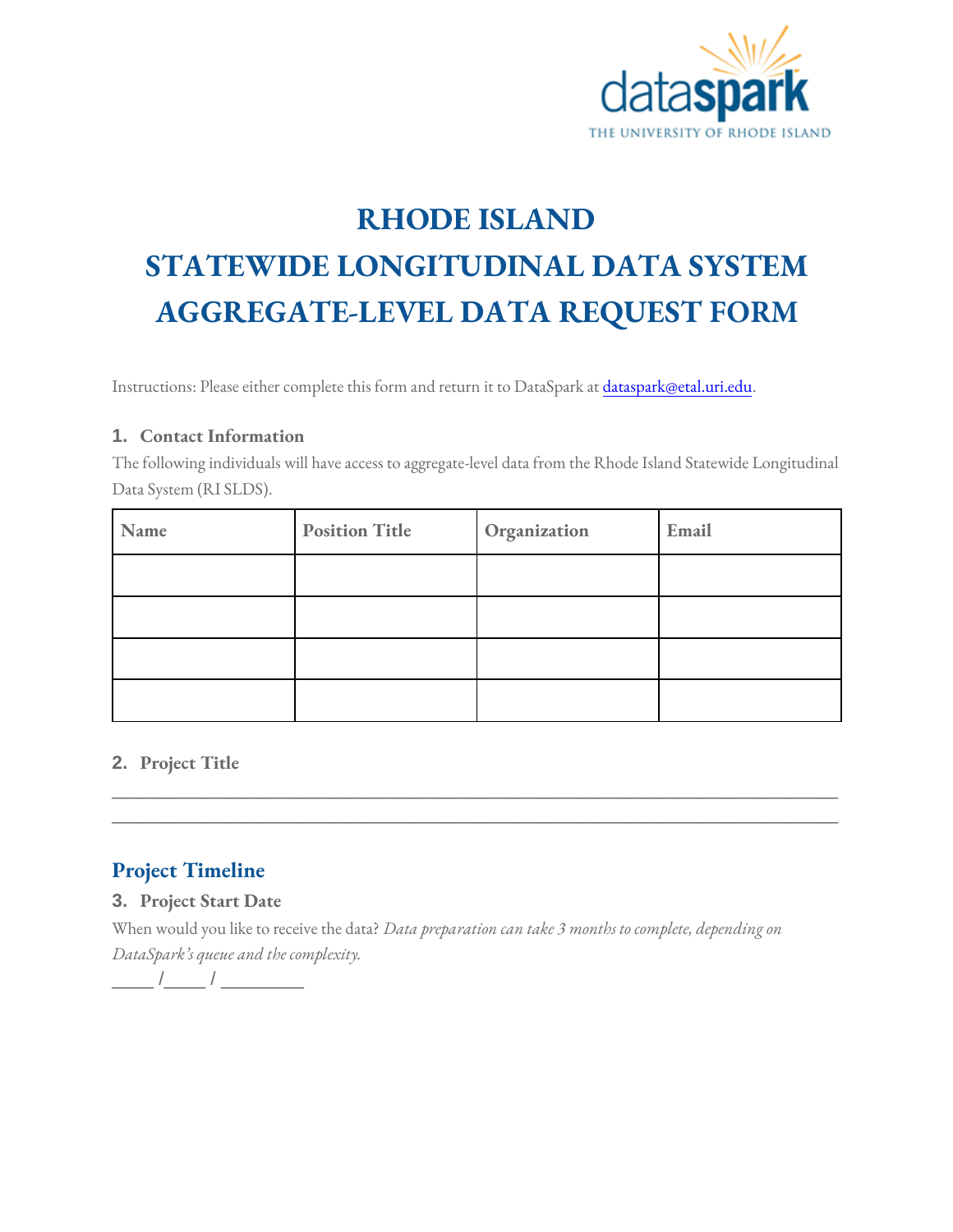#### **4. Multi-Year Request**

Are you requesting annual, multi-year updates of the data over the course of the project?

- □ Yes
- □ No

#### **5. Multi-Year Timeline**

When are you requesting annual updates? *You are responsible for contacting DataSpark regarding the update a minimum of three months before the data is requested. DataSpark cannot guarantee that requested data will be available on the requested timeline.* 

\_\_\_\_\_\_\_\_\_\_\_\_\_\_\_\_\_\_\_\_\_\_\_\_\_\_\_\_\_\_\_\_\_\_\_\_\_\_\_\_\_\_\_\_\_\_\_\_\_\_\_\_\_\_\_\_\_\_\_\_\_\_\_\_\_\_\_\_\_\_ \_\_\_\_\_\_\_\_\_\_\_\_\_\_\_\_\_\_\_\_\_\_\_\_\_\_\_\_\_\_\_\_\_\_\_\_\_\_\_\_\_\_\_\_\_\_\_\_\_\_\_\_\_\_\_\_\_\_\_\_\_\_\_\_\_\_\_\_\_\_

## **Project Description**

**6. Research or Policy Questions**

List the specific research or policy questions of your project.

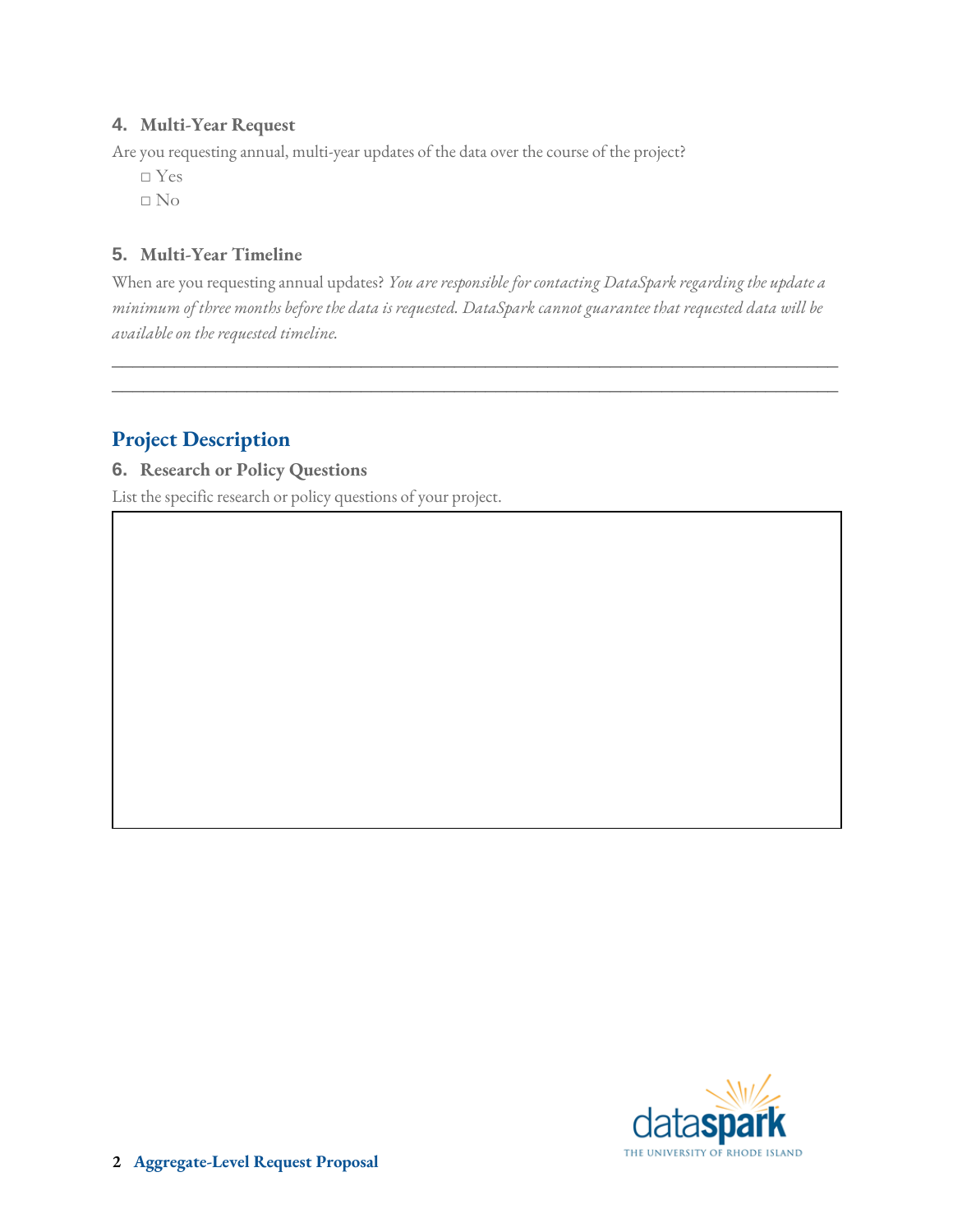#### **7. Purpose and Scope**

Describe the purpose and scope of your project.

#### **8. Public Good**

How will results from this project be used to benefit policies, programs, and citizens in Rhode Island?